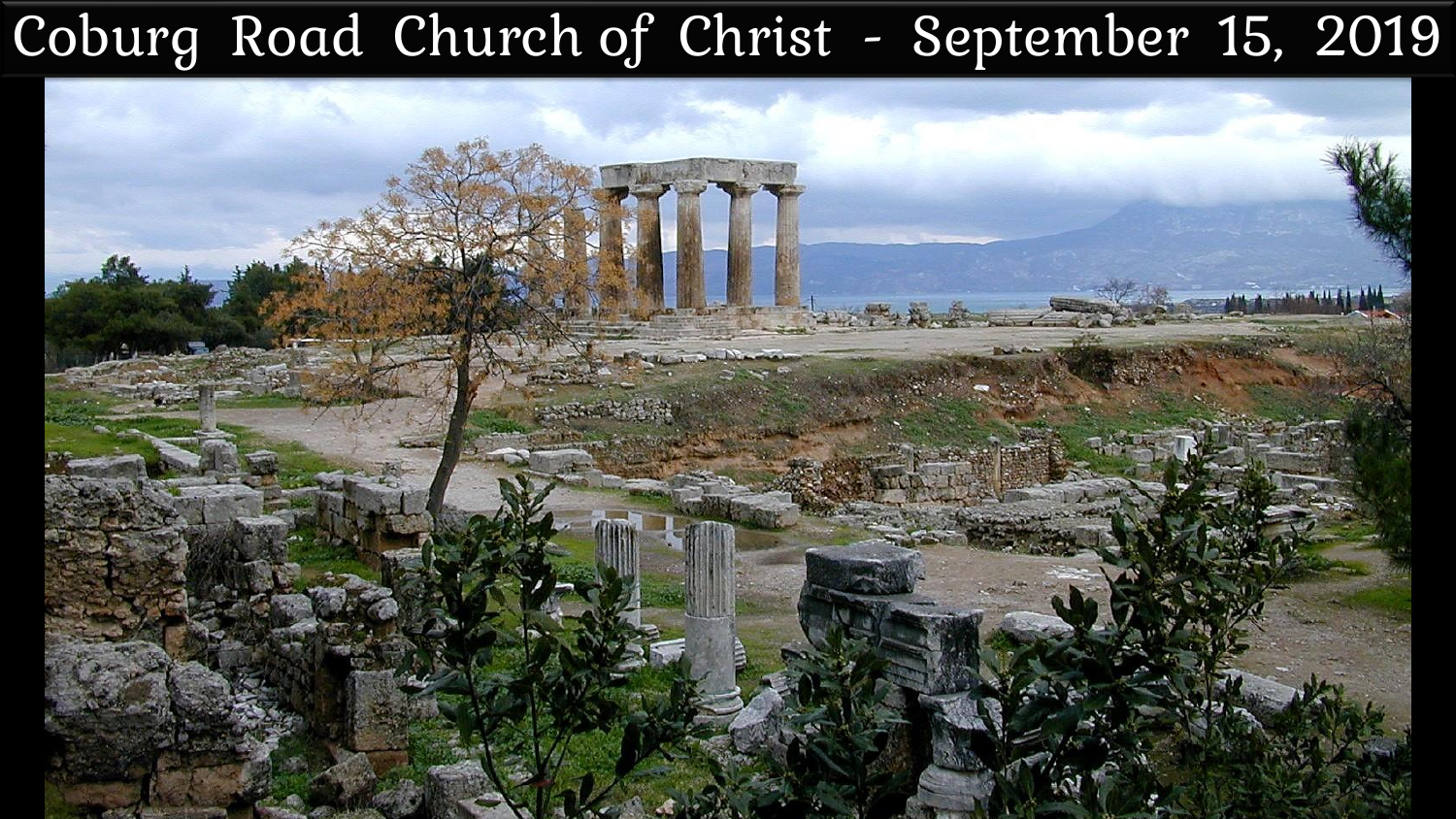## **1 Corinthians 14 (Proper Use of Miracles)**

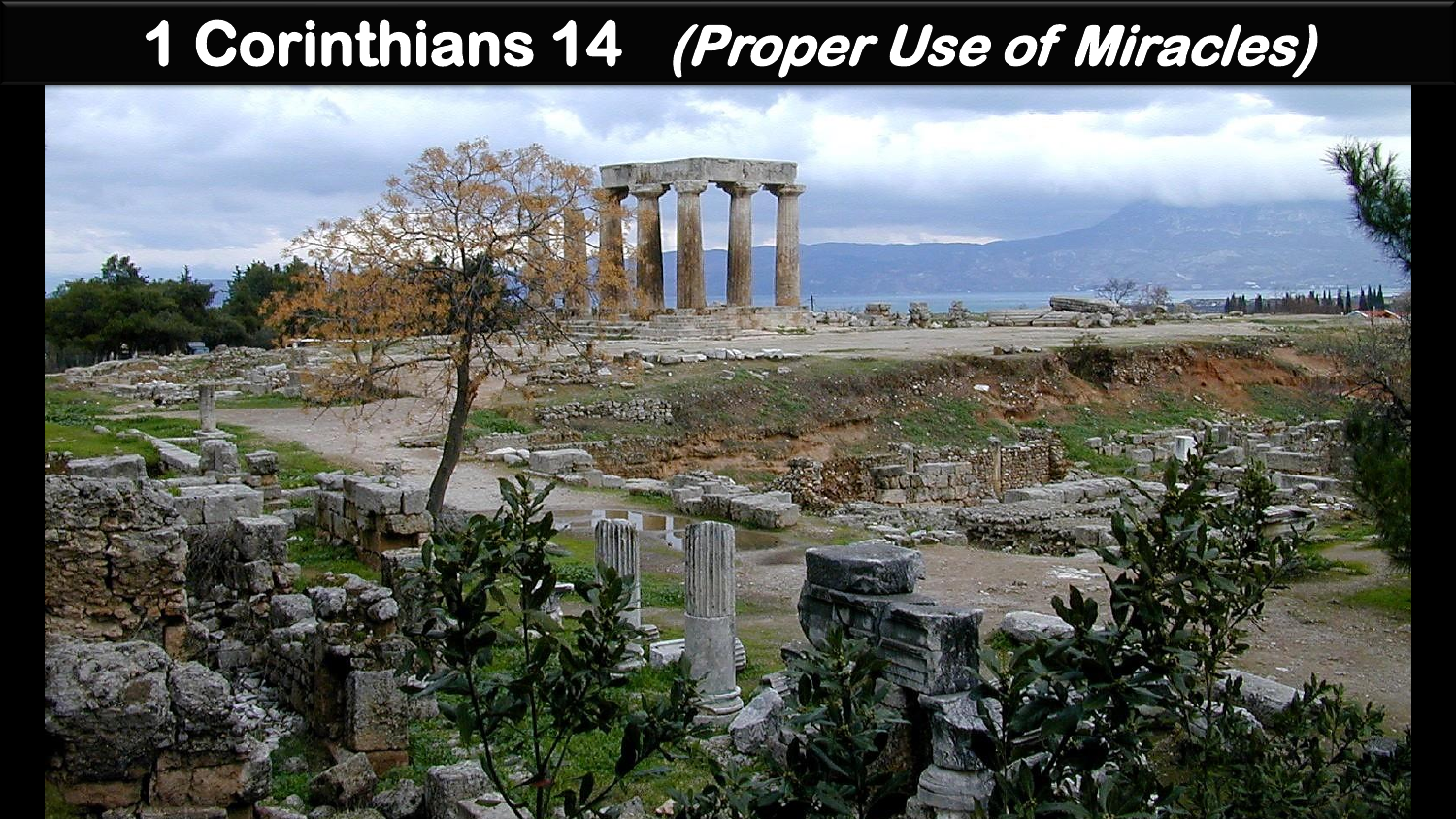| $\bigcirc$ | 1 Corinthians 14 - Proper Use of Spiritual Gifts                   |
|------------|--------------------------------------------------------------------|
|            | 1-5 Prophecy & Interpretation are better (above) Tongues           |
| $6 - 9$    | Revelation, Knowledge, Prophecy & Teaching above Tongues           |
|            | 10-14 Edification is above Tongues too                             |
|            | 15-19 Edification & Instruction are far above Tongues              |
| $20 - 25$  | Tongues are for believers. Prophecy is for unbelievers             |
|            | 26-35 Proper Use of Spiritual Gifts in the assemblies (next chart) |
|            |                                                                    |
|            |                                                                    |
|            |                                                                    |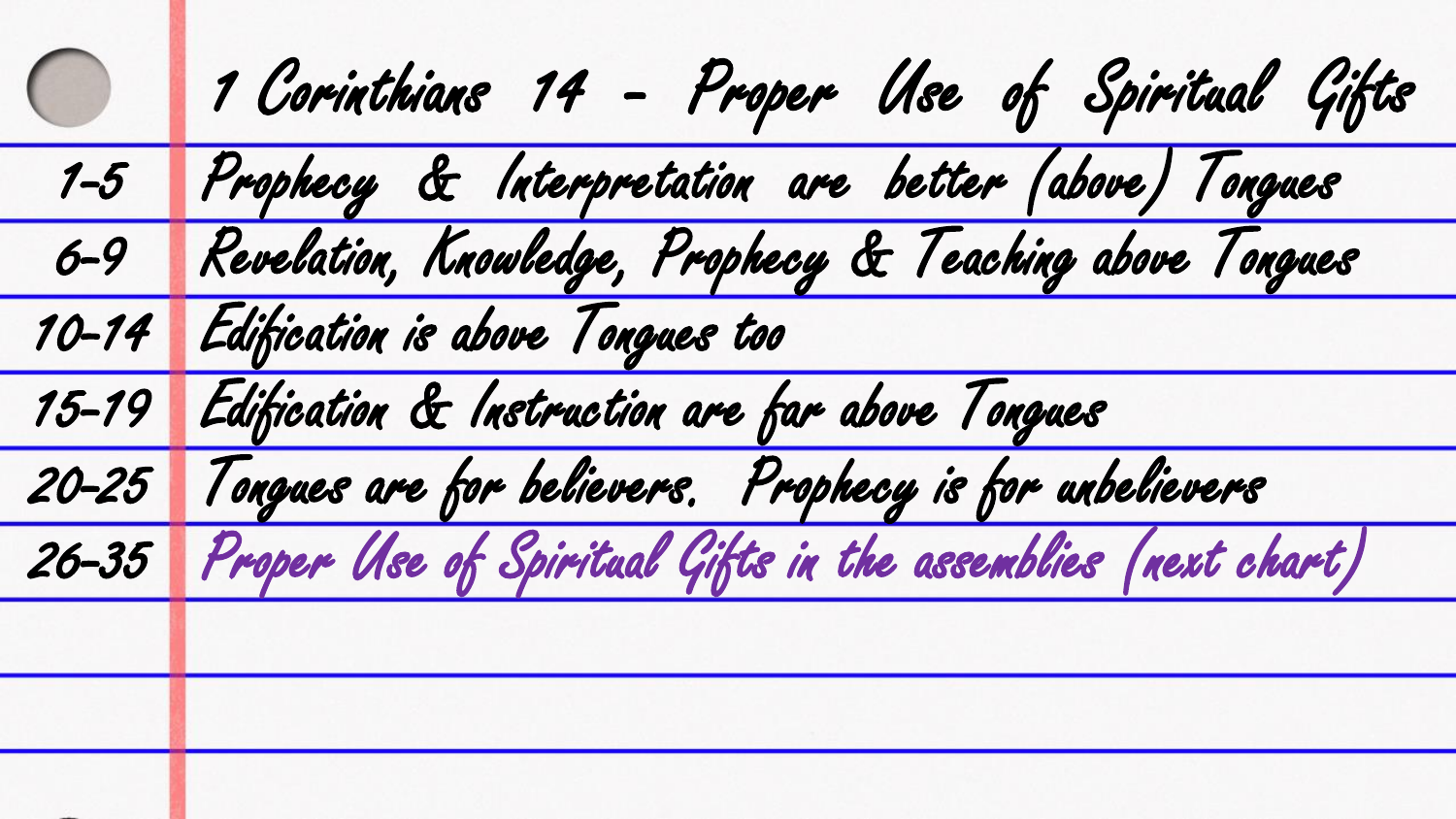| $\bigcirc$ | 1 Corinthians 14:26-35 - Proper Use of Gifts                          |
|------------|-----------------------------------------------------------------------|
| 26         | All things must be done to edify                                      |
| 27a        | Never more than a total of three "tongue speakers"                    |
| 27b        | Never more than one speaker at a time                                 |
|            | 27c-28 Must be an interpreter or no tongues speaking at all           |
| 29         | Even prophets must be judged as to their accuracy & truth             |
|            | 30-33 Spirits of the prophets are subject (ander control of) prophets |
| 346        | Women must keep silent in the assemblies to prevent disgrace          |
|            |                                                                       |
|            |                                                                       |